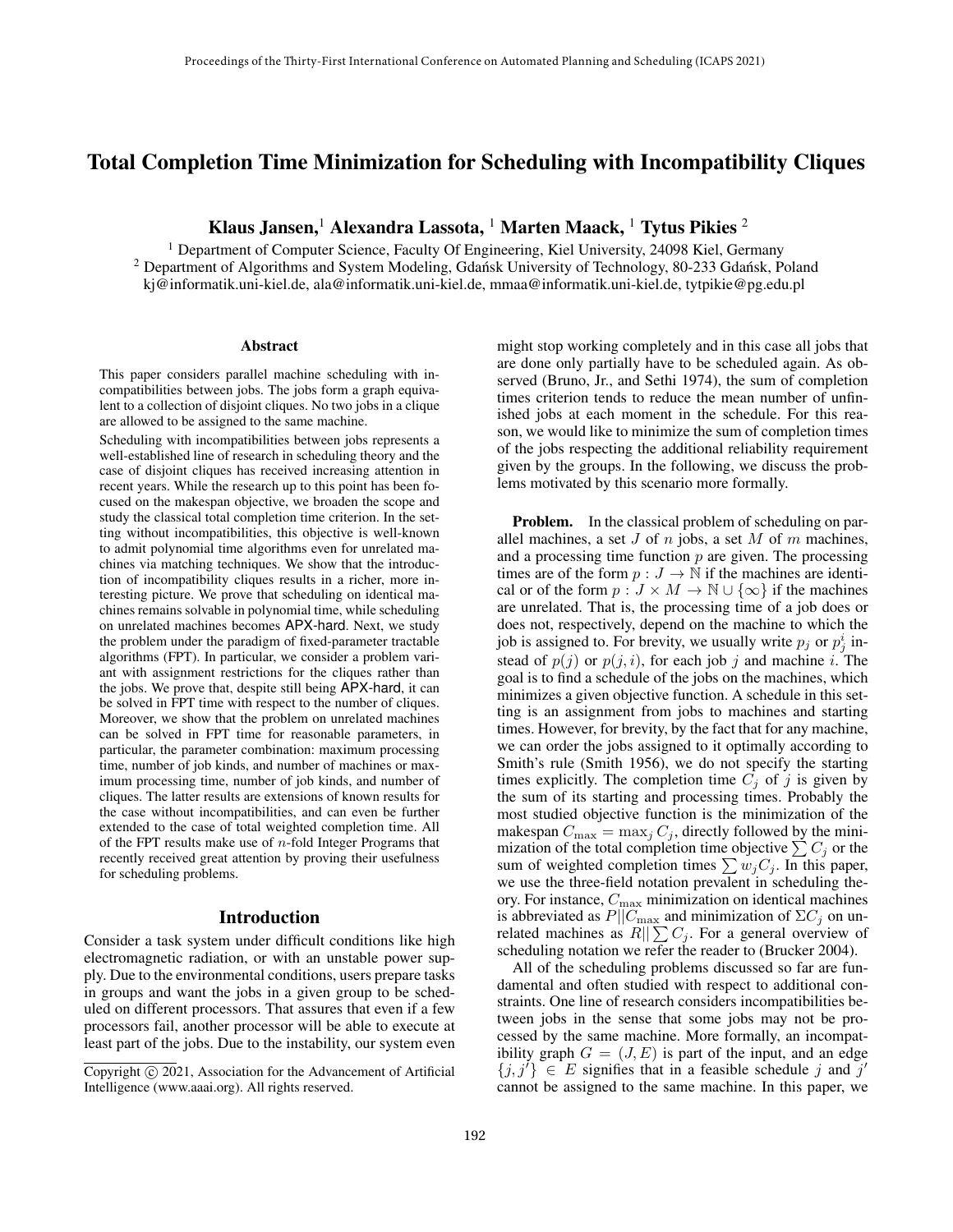| problem                                                            | complexity                                      | proposed running time                                                   |
|--------------------------------------------------------------------|-------------------------------------------------|-------------------------------------------------------------------------|
| P cliques  $\sum C_i$                                              | Polynomial                                      | $O(nm^2 + n^{5/2}m)$                                                    |
| $R$  cliques, $M(j)$ , $(p_k^i)_{k \in [b], i \in M}$   $\sum C_j$ | Polynomial                                      | $O(n^4m + n^3m^2 \log mn)$                                              |
| P cliques, $M(k), p_i \in \{p_1 < p_2 < 2p_1\} \mid \sum C_j$      | APX-hard                                        |                                                                         |
| $R \text{cliques}, p_i^j \in \{p_1 < p_2 < p_3\}  \sum C_i$        | APX-hard                                        |                                                                         |
| R 2 cliques, $p_j^i \in \{p_1 < p_2 < p_3\}$   $\sum C_j$          | NP-hard                                         |                                                                         |
| $P cliques, M(k)  \sum C_i$                                        | FPT w.r.t. $b$                                  | $2^{O(b^4 \cdot \log(b))} m \log(m) \log(n) \log(m p_{\max})$           |
| $R \text{cliques} \sum w_iC_i$                                     | FPT w.r.t. $m$ , $p_{\text{max}}$ , $\vartheta$ | $(p_{\max}\vartheta m)^{O(\vartheta^3 m^3)}O(b\log^3(b)\log(w_{\max}))$ |
| $R \text{cliques} \sum w_iC_i $                                    | FPT w.r.t. b, $p_{\text{max}}$ , $\vartheta$    | $(p_{\max}\vartheta b)^{O(\vartheta^3b^3)}O(m\log^2(m)\log(w_{\max}))$  |

Table 1: An overview of the results presented in this paper.

study variants of  $R||\sum_{j} (w_j)C_j$  in which the incompatibility graph is a collection of cliques corresponding to the groups of jobs mentioned above. In the three-field notation, we denote the class to which the incompatibility graph belongs in the middle, e.g.  $R|\text{cliques}|\sum(w_j)C_j$ . Some subvariants of R|cliques| $\sum(w_j)C_j$  are interesting on their own, hence we add additional information in the middle field, to distinguish them. For example, by  $P|cliques, M(j)|C_{\text{max}}$  we understand a subproblem of  $R|cliques|C<sub>max</sub>$  in which the processing times are given by a function  $p : J \to \mathbb{N}$ , but each job j may only be processed on a given set  $M(j)$  of machines eligible for j. Similarly, by  $P|cliques, M(k)|C_{\text{max}}$ , we denote a variant in which jobs in a clique  $k \in [b]$  have the same set of eligible machines  $M(k)$ . Or, we denote by  $R$  cliques,  $M(j)$ ,  $(p_k^i)_{k \in [b], i \in M}$   $\sum C_j$  a setting derived from the motivational example. In this setting, jobs belonging to the same clique have the same processing times (denoted by  $(p_k^i)_{k \in [b], i \in M}$ , hence they can be seen as copies of the same job. Moreover, an assignment of a job can be restricted to some machines, which is denoted by  $M(j)$ .

**Related Work.** First, note that both  $P||\sum w_jC_j$  and  $P||C_{\text{max}}$  are well-known to be strongly NP-hard (Garey and Johnson 1979). On the other hand,  $R||\sum C_j$  can be solved via matching techniques (Bruno, Jr., and Sethi 1974).

Scheduling with incompatibilities has first been considered in the 1990's by Bodlaender, Jansen and Woeginger (Bodlaender, Jansen, and Woeginger 1994), who studied  $P||C_{\text{max}}$  with incompatibilities between jobs in the sense used in this paper. Among other things the authors presented an approximation algorithm with approximation ratio depending on the quality of a coloring for the incompatibility graph. This result yields constant approximation algorithms for subproblem where incompatibility graph can be colored in polynomial time with with constant number of colors, which is less than the number of the machines. Furthermore, (Bodlaender and Jansen 1993) presents hardness results in the same setting for cographs, bipartite graphs and interval graphs. In (Dokka, Kouvela, and Spieksma 2012) approximation and inapproximability results are presented for the so called multi-level bottleneck assignment problem. This problem can be seen as a variant of  $P|cliques|C<sub>max</sub>$  in which each clique has the same size and each machine has to receive exactly one job from each clique.

However, the exact setting studied in the present paper (with respect to incompatibilities) was introduced only recently by Das and Wiese (2017), who called the cliques *bags*. They obtained a PTAS for  $P|cliques|C<sub>max</sub>$  and showed that there is no constant approximation algorithm for P|cliques,  $M(j)|C_{\text{max}}$ , unless P = NP. Moreover, they gave an 8-approximation for  $P|cliques, M(k)|C_{\text{max}}$ . This line of research was continued by two groups. In particular, in (Grage, Jansen, and Klein 2019) there was an EPTAS for  $P|\text{cliques}|C_{\text{max}}$  presented. The second group, considered in (Page and Solis-Oba 2020) a variant of  $R|cliques|C_{\text{max}}$ where the number of machine types and cliques is restricted and obtained a PTAS among many other results. Two machines have the same type if the processing time of each job is the same on both of them.

Finally, we also consider fixed-parameter tractable (FPT) algorithms for scheduling problems. A good overview on this line of research is provided in a survey (Mnich and van Bevern 2018). The most notable result in our context is probably a work due to Knop and Koutecký (2018), who used n-fold Integer Programs to prove (among other things) two FPT results for  $R||\sum w_iC_i$ . In particular,  $R||\sum w_iC_i$  is FPT with respect to the number of machines and the number of different job kinds  $\vartheta$ , and also FPT with respect to the maximum processing time, the number of different job kinds  $\vartheta$ , and the number of distinct machine types  $\kappa$ . Jobs are of the same kind if they are indistinguishable regarding their properties. These results were generalized and greatly extended by Knop et al. (2019). In their work, they introduce a general framework for solving various configuration ILPs by modeling them as (an extended version of) the Monoid Decomposition problem. This allows to solve many problems with different kinds of objects (for example, jobs with release times and due dates), environments (for example, unrelated machines), and (linear or non-linear) objectives in FPT time with plenty different, natural parameterizations.

Results and Methodology. The first section begins with polynomial time algorithm for  $P|\text{cliques}|\sum C_j$ . Then we present a polynomial time algorithm for a setting derived from our motivational example.

Note that this setting is related to the case with clique dependent assignment restrictions introduced in (Das and Wiese 2017). Hence we study this case in the second sec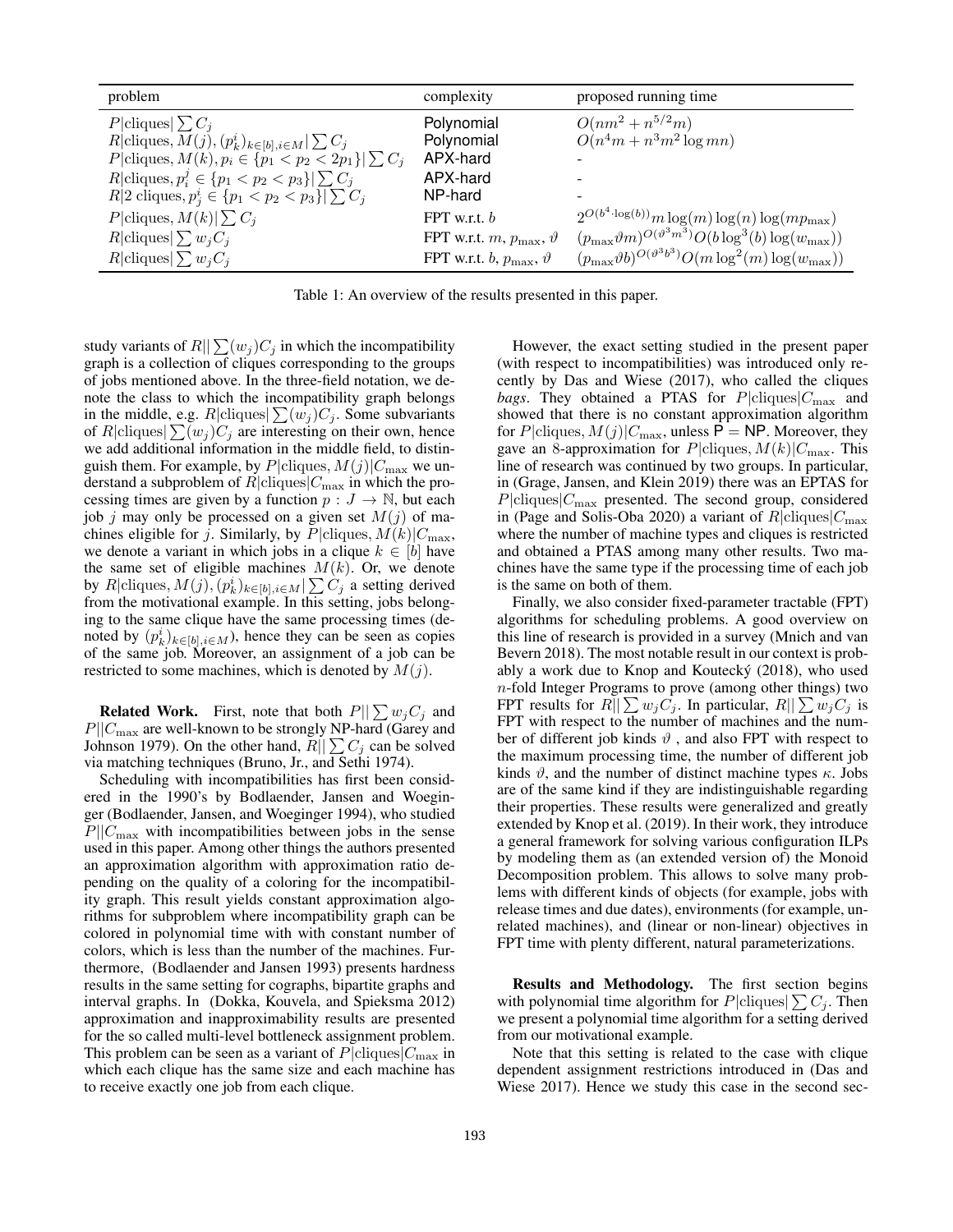**Algorithm 1** IncompatibilitySolving $(i, S)$ 

- **Require:** A set of cliques  $V_1 \cup \ldots \cup V_b$ , number  $1 \leq i \leq$ m, a schedule S such that machines  $m_1, \ldots, m_{i-1}$  have compatible jobs assigned.
- Ensure: A schedule with the total completion time equal to the total completion time of S, where jobs on  $m_1, \ldots, m_i$  are independent.
- 1: Let  $V_L = \{v_L[1], \ldots, v_L[b]\}.$
- 2: Let  $V_B = \{v_B[1], \ldots, v_B[b]\}.$
- 3: Construct E by connecting  $v_B[i]$  to  $v_L[j]$  iff on  $m_i, \ldots, m_m$  there is a job from  $V_i$  scheduled as j-th.
- 4: Let  $M'$  be a perfect matching in  $(V_L \cup V_B, E)$ .
- 5: for  $l = 1, ..., b$  do
- 6: Let  $\{v_L[l], v_B[j]\} \in M'.$
- 7: Exchange the job on position *l*-th on  $m_i$  with any job from  $V_j$  assigned to position *l*-th on  $m_i, \ldots, m_m$
- 8: end for
- 9: return S

tion and prove it to be APX-hard already for the case with only two processing times  $P|cliques, p_i \in \{p_1$  $p_2\}, M(k)|\sum C_j.$ 

On the other hand, it can be solved in polynomial time if the number of cliques is constant even if there are arbitrarily many processing times. While the last result relies on costly guessing steps, we refine it in the last section using n-fold Integer Programs yielding an FPT time algorithm with respect to b for  $P|\text{cliques}, M(k)|\sum C_j$ . Furthermore, we revisit FPT results due to (Knop and Koutecký 2018) for  $R||\sum w_jC_j$ . Careful extension of the IPs considered in this work yields that  $R|\text{cliques}|\sum w_jC_j$  is FPT with respect to  $m$ ,  $p_{\text{max}}$ , and  $\vartheta$  or with respect to b,  $p_{\text{max}}$ , and  $\vartheta$ .

All of our results presented in this paper are summarized in Table 1. Moreover, the omitted proofs and more details can be found in the preprint (Jansen et al. 2020). We end our results with a short discussion on open problems.

### Polynomial Time Algorithms

Let us begin with a key procedure for the algorithm for identical machines. In a nutshell, we prove that a perfect matching in the vertices of the graph constructed in line 4 of Algorithm 1 corresponds to a reassignment of the jobs in  $S$  in a way that the assignment of the jobs to  $m_1, \ldots, m_{i-1}$  is not changed and that  $m_i$  is given a set of compatible jobs. Without loss of generality we assume that each clique  $V_i$  consists of exactly  $m$  jobs; if this is not the case we add dummy jobs with processing time 0. Notice also that in any schedule the jobs can be divided into layers. The layers are formed of the jobs that are scheduled as last on their machines, then second last,  $\dots$ , and as first (which correspond to b-th layer). We can exchange the jobs that are on a given layer without increasing the total completion time, because the job scheduled as last on a machine contributes once to the total completion time, the jobs scheduled as second last twice, etc.

**Theorem 1 (Hall 1935).** *A bipartite graph*  $(A \cup B, E)$  *has a* matching that saturates A if and only if  $|N(S)| \geq |S|$  for *all*  $S \subseteq A$ *.* 

Lemma 1. *Let* S *be a schedule for an instance of*  $P|cliques = V_1 \cup ... \cup V_b | \Sigma C_i$ *, such that each of the machines*  $m_1, \ldots, m_{i-1}$  *has compatible jobs assigned in* S *and* b *jobs are assigned to each machine.* Algorithm 1 *constructs* in  $O(bm + b^{5/2})$  *time a schedule such that each of the ma-* $\emph{chines }$   $m_1, \ldots, m_i$  has compatible jobs assigned, each of *the machines has* b *jobs and the total completion time of the new schedule is equal to the total completion time of* S*.*

*Proof.* We prove that it is always possible to exchange the jobs inside the layers  $1, \ldots, b$  for machines  $m_i, \ldots, m_m$ , so that the load on  $m_i$  consists of compatible jobs. Consider the structure of the graph constructed in Algorithm 1. Take any nonempty  $V'_B \subseteq V_B$ . Notice that a clique corresponding to any vertex in  $V'_B$  has exactly  $m-i+1$  jobs on the machines  $m_i, \ldots, m_m$ . A layer i on the machines  $m_i, \ldots, m_m$  has exactly  $m - i + 1$  jobs in total. Hence, clearly the size of neighbors of  $V'_B$  in  $V_L$  is at least  $|V'_B|$ . If  $V'_B = \emptyset$ , it is also true. By Theorem 1 there is a perfect matching in the graph.

To calculate the complexity let us perform the following observations. The number of jobs is  $n = mb$ . The graph constructed in step 3 has  $O(b)$  vertices and  $O(b^2)$  edges. It can be constructed in  $O(mb)$  time by visiting all machines  $m_{i' \geq i}$ . The complexity of the Hopcrof-Karp algorithm is  $O((|E|+|V|)|V|^{1/2})$  (Hopcroft and Karp 1973), hence here it is  $O(b^{5/2})$ . The exchange can be done in  $O(b)$  time. Together this gives time  $O(bm + b^{5/2})$ П

Consider an instance of  $P|cliques|\Sigma C_j$ . Assume that each of the cliques have  $m$  jobs. If this is not the case, add jobs with processing time 0. Now there is  $O(nm)$  jobs, because  $b = O(n)$ . Order the jobs non-increasingly according to their processing times and schedule them in a round robin fashion without respect to the cliques, which is by the Smith's Rule optimal (Smith 1956). By Lemma 1 we may easily construct a method to change the schedule to respect the cliques, by calling Algorithm 1  $m$  times.

**Theorem 2.**  $P|cliques|\Sigma C_j$  *can be solved to optimality in*  $O(nm^2 + n^{5/2}m)$  *time.* 



Figure 1: An illustration of an application of Algorithm 1. Let the set of cliques be given by  $\{j_1, j_2, j_3, j_4\}$ ,  $\{j_5, j_6, j_7, j_8\}, \{j_9, j_{10}, j_{11}, j_{12}\}$  and let  $i = 2$  (which means that  $m_1$  has already a set of compatible jobs assigned). Notice how using a matching in the constructed graph the jobs can be exchanged in a way that  $m_2$  has only compatible jobs assigned.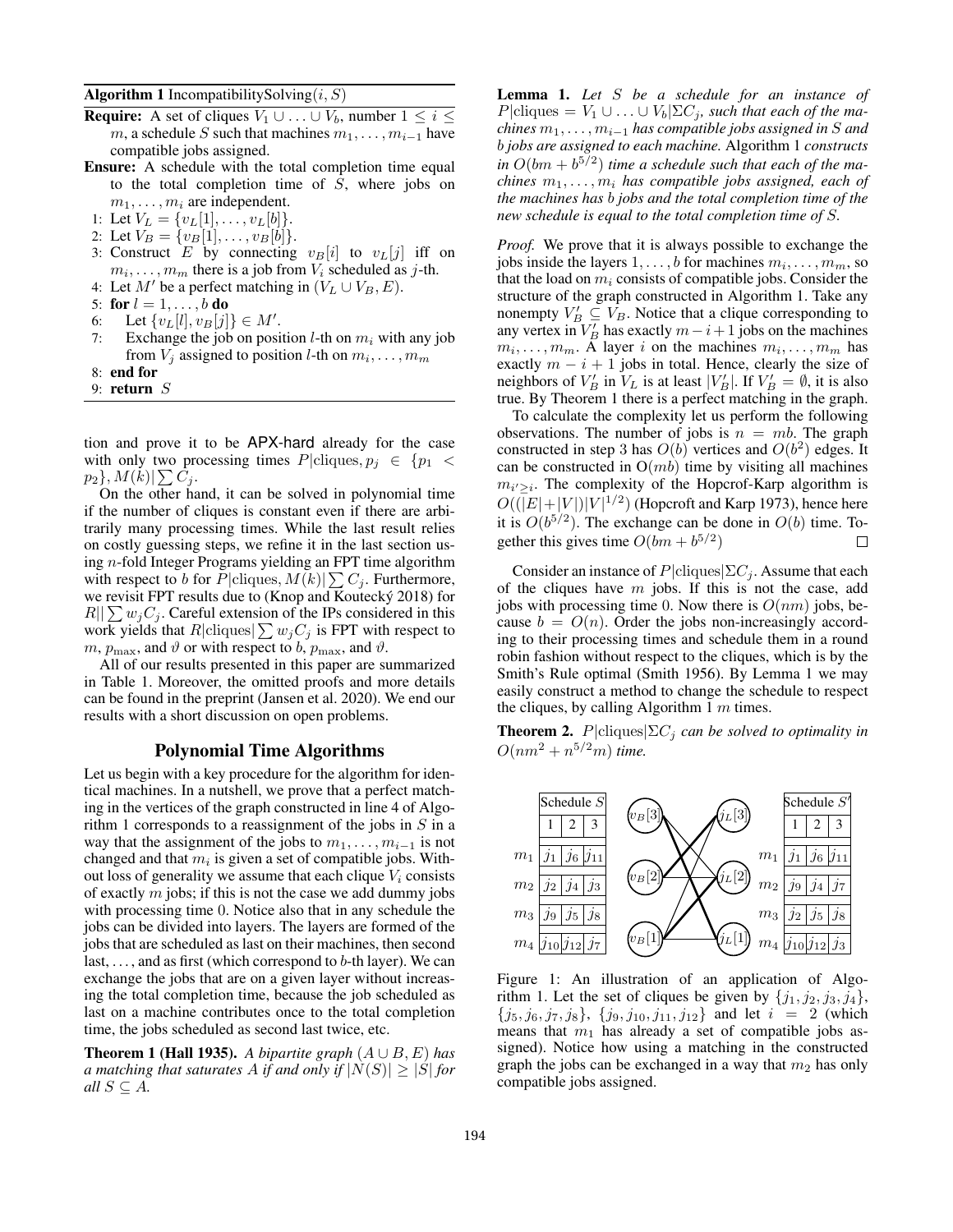| <b>Algorithm</b>                                                   | An | exact | algorithm | for |
|--------------------------------------------------------------------|----|-------|-----------|-----|
| $R \text{cliques}, M(j), (p_k^i)_{k \in [b], i \in M}   \sum C_j.$ |    |       |           |     |

- **Require:** A set of cliques  $V_1 \cup \ldots \cup V_b$ , a set of m machines  $M$ , a mapping between machines and cliques, and relation *compatible*  $\subseteq$  *J*  $\times$  *M* between jobs and machines. Ensure: An optimal schedule
- 1: Construct a flow network:
- 2: Let there be sinks  $T = M \times \{1, \ldots, n\}$ , each with capacity 1.
- 3: Let there be sources  $S = V_1 \cup ... \cup V_b$ , each with capacity 1.
- 4: Let there be vertices  $V^1 = M \times \{1, \ldots, b\} \times \{1\}.$
- 5: Let there be vertices  $V^2 = M \times \{1, \ldots, b\} \times \{2\}.$
- 6:  $A_1 = \{ (j, (m, i, 1)) | j \in V_i, m \in M,$

$$
(j, m) \in compatible \}.
$$
  
7:  $A_2 = \{((m, i, 1), (m, i, 2)) | m \in M, i \in \{1, ..., b\} \}.$ 

- 8:  $A_3 = \{((m, i, 2), (m, n'))|n' \in \{1, \ldots, n\}, m \in M,$  $i \in \{1, \ldots, b\}\}.$
- 9: Let  $A = A_1 \cup A_2 \cup A_3$ .

10:  $\forall_{e \in A} capacity(e) = 1.$ 

11: 
$$
\forall_{e \in A} cost(e) = \begin{cases} n'p_k^i & |e = ((i, k, 2), (i, n')) \\ 0 & |otherwise \end{cases}.
$$

{By an abuse of the notation, we assume that for a clique  $V_k$ ,  $p_k^i$  is the processing time of a job from  $V_k$  on  $m_i$ .

- 12: Construct the maximum flow with minimal cost in  $(S \cup$  $T \cup V^1 \cup V^2$ , A, capacity, cost).
- 13: **return** If the flow is less than  $n$ , then there is no feasible schedule. Otherwise return a schedule corresponding to the flow.

By constructing a suitable flow network, similar to the one used in (Bruno, Jr., and Sethi 1974), but with the cliques requirement satisfied we have:

**Theorem 3.**  $R$ |cliques,  $M(j)$ ,  $(p_k^i)_{k \in [b], i \in M}$ |  $\sum C_j$  *can be* solved to optimality in  $O(n^4m + n^3m^2 \log nm)$  time.

*Proof.* Consider Algorithm 2. Observe that the constructed flow network has integral capacities, hence there exist an integral flow that has minimum cost. The flow network is an adaptation of the network presented in (Bruno, Jr., and Sethi 1974). It is easy to see that a schedule corresponding to such a flow respects the cliques due to capacities of  $A_2$ . Also it respects the restrictions of the jobs by the composition of  $A_1$ . The constructed network has  $O(mn)$  vertices and  $O(n^2 + nm)$  arcs. The complexity follows from the size of the network and an algorithm for min-cost flow. Precisely, by an observation that in our network the maximum flow is  $O(n)$ . Hence, the successive shortest path algorithm has the time complexity  $O(n^2m(n^2 + nm\log nm))$  (Ahuja, Magnanti, and Orlin 1993). The part  $(n^2 + nm \log nm)$ in the formula is due to the time complexity of an algorithm for shortest path problem. The Fibonacci heap implementation may be used, which has the time complexity  $O(n^2 + nm + nm \log nm) = O(n^2 + nm \log nm).$  $\Box$ 

### Hardness Results

We prove that  $P|cliques, M(k), p_i \in \{p_1 < p_2 <$  $2p_1$ } $\sum C_i$  is APX-hard by an *L*-reduction from the problem MAX 3SAT-6. Let us start with a description of this problem. It is an optimization version of 3SAT in which every variable appears in 6 clauses and each literal in exactly 3 clauses. The goal is to calculate the maximum number of clauses that can be satisfied, i.e., have at least one literal with truth assigned. From the sketch of the proof of Theorem 12 from (Feige, Lovász, and Tetali 2004) we get the following lemma.

### Lemma 2 (Feige, Lovász, and Tetali 2004). *The problem* MAX 3SAT-6 *is* APX-hard*.*

We use L-reduction in the sense of (Ausiello et al. 1999) to prove the following theorem.

**Theorem 4.** P|cliques,  $M(k)$ ,  $p_i \in \{p_1 \lt p_2 \lt p_3\}$  $2p_1\{\sum C_i$  *is* APX-hard.

*Proof.* For the pair of the problems let us define f, the function constructing an instance of P|cliques,  $M(k)$ ,  $p_i \in$  ${p_1 < p_2 < 2p_1}$   $\sum C_j$  from an instance of MAX 3SAT-6. Let the set of variables be  $V$ ; and the set of clauses be  $C$ , where  $|\mathcal{C}| = 2|V|$ . Define  $\kappa : V \times \{1, \ldots, 6\} \rightarrow \mathcal{C} \times \{1, 2, 3\}$ to be a function that maps the first unnegated literal of a variable, the first negated literal of the variable, etc. to its clause and the position in the clause. For a variable  $v \in V$ , construct a set of machines  $\cup_{i=1,\dots,6}$  { $m[v, i]$ }. The machine  $m[v, 1]$  corresponds to the first non-negated literal of  $v, m[v, 2]$  corresponds to first negated one, etc. Construct also a set of clause machines  $\{m[C, 1], m[C, 2], m[C, 3]\},\$ for  $C \in \mathcal{C}$ . The jobs that we construct are described in Table 2. Notice that there are  $13|V|$  jobs with size  $p_1$  and  $11|V|$ jobs with size  $p_2$ . The construction is illustrated in Fig. 2.

Let  $k$  be the maximum number of clauses that can be satisfied for a given instance of MAX 3SAT-6. Notice that  $|V| \le k \le 2|V|$ , because if we assign T to all the variables, then at least half of the clauses are satisfied. Let us make an assignment of the jobs to machines based on a valuation giving  $k$  satisfied clauses. Consider two cases.

• If a variable v has value T, let  $m[v, 1], m[v, 3], m[v, 5]$ <br>be assigned jobs  $i[v, 1], i[v, 3], i[v, 5]$  and be assigned jobs  $j[v, 1], j[v, 3], j[v, 5]$  and

| job         | clique              | $p_i$ | clique allowed on          |
|-------------|---------------------|-------|----------------------------|
| j[v,1]      | V[v,1]              | $p_1$ | m[v,1], m[v,2]             |
| j[v,2]      | V[v,2]              | $p_2$ | m[v, 2], m[v, 3]           |
| j[v,3]      | V v,3               | $p_1$ | m[v, 3], m[v, 4]           |
| j[v,4]      | V[v,4]              | $p_2$ | m[v, 4], m[v, 5]           |
| j[v,5]      | V[v,5]              | $p_1$ | m[v, 5], m[v, 6]           |
| j[v,6]      | V[v,6]              | $p_2$ | m[v, 6], m[v, 1]           |
| $j^T[v,i]$  | $V^*[v,i]$          | $p_1$ | $m[v, i], m[\kappa(v, i)]$ |
| $j^F[v, i]$ | $V^*[v,i]$          | $p_2$ | $m[v, i], m[\kappa(v, i)]$ |
| j[C,1]      | $\overline{V[C,1]}$ | $p_1$ | m[C,1], m[C,2], m[C,3]     |
| j[C,2]      | V[C,1]              | $p_1$ | m[C,1], m[C,2], m[C,3]     |
| j[C,3]      | V[C,1]              | $p_2$ | m[C,1], m[C,2], m[C,3]     |

Table 2: The processing times  $p_i$  of jobs used in the Lreduction in Theorem 4.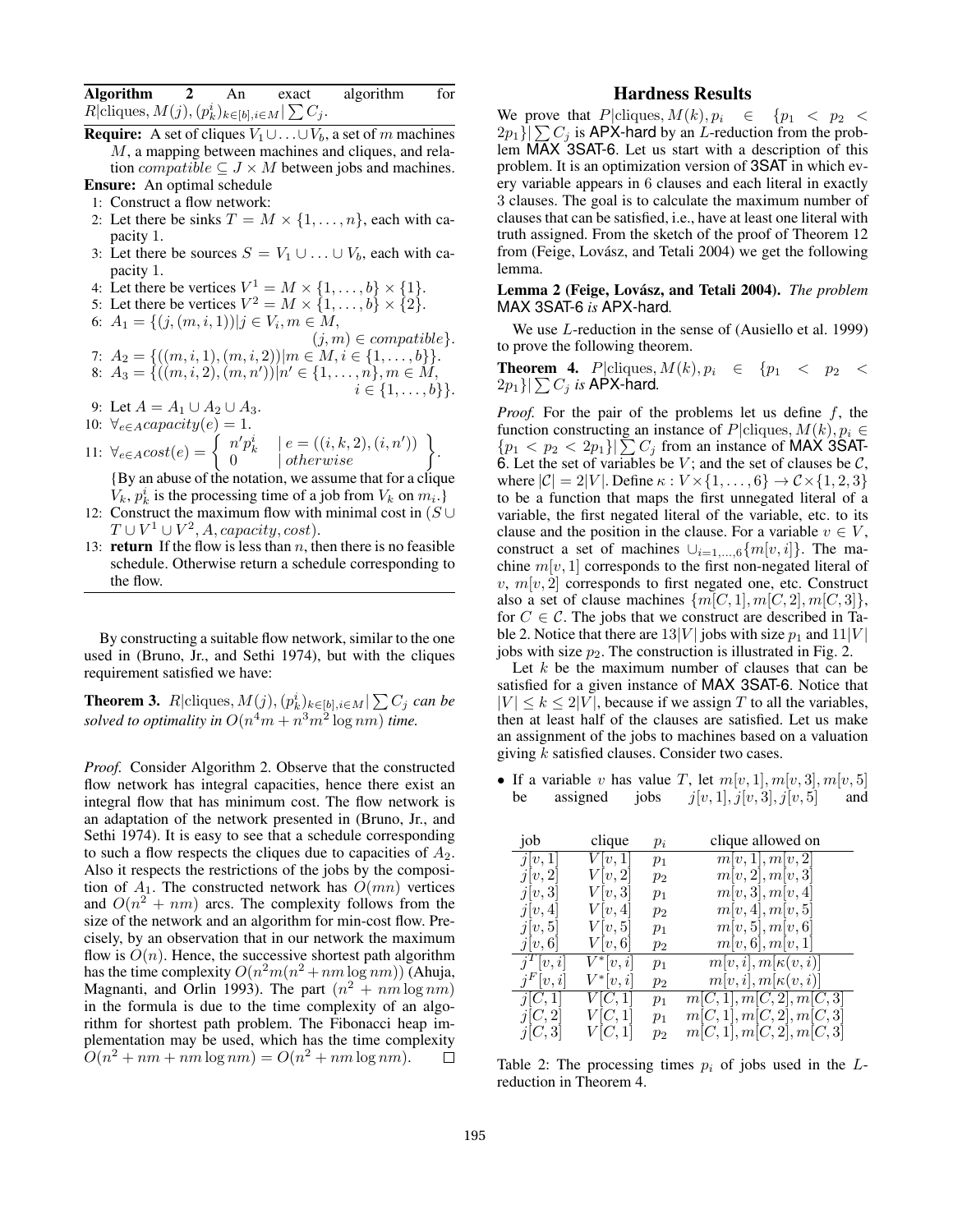let  $m[v, 2], m[v, 4], m[v, 6]$  be assigned jobs  $j[v, 2], j[v, 4], j[v, 6].$ 

• Otherwise let  $m[v, 1], m[v, 3], m[v, 5]$  be assigned jobs  $j[v, 6], j[v, 2], j[v, 4]$  and let  $m[v, 2], m[v, 4], m[v, 6]$  be assigned jobs  $j[v, 1], j[v, 3], j[v, 5].$ 

If  $m[v, i]$  has job with processing time  $p_2$  assigned already, assign a job with processing time  $p_1$  from  $V^*[v, i]$  to it; otherwise assign a job with processing time  $p_2$  from  $V^*[v, i]$  to it. Assign the other job from  $V^*[v, i]$  to  $m[\kappa(v, i)]$ . For all  $C \in \mathcal{C}$  assign the jobs from the clique  $V[C, 1]$  to the eligible machines in an optimal way. Notice that only the machines that correspond to the clauses that are not satisfied can have two jobs with size  $p_2$  assigned, and there is exactly one such machine for a given not satisfied clause. Notice that the cost of such a schedule is  $6|V|(2p_1 + p_2) + (2|V| - k)(4p_1 +$  $(5p_2) + (11|V| - 6|V| - 4(2|V| - k))(2p_1 + p_2) + \frac{1}{2}(13|V| 6|V| - 2(2|V| - k) - (11|V| - 6|V| - 4(2|V| - k)))3p_1 =$  $25|V|p_1+11|V|p_2+(2|V|-k)(p_2-p_1) \leq k(24p_1+12p_2).$ Hence let  $(24p_1 + 12p_2)$  be the  $\beta$  constant, bounding the value of optimal solution for MAX 3SAT-6 in terms of the value of optimal solution for the scheduling problem.

Let us assume that for a given instance of MAX 3SAT-6 we have a solution  $y$  of the corresponding instance of the scheduling problem with a given cost. Let us define the  $q$ function, a function which constructs a solution of MAX **3SAT-6** from a solution of the scheduling problem. The  $q$ function begins with modifying the solution according to the following observations.

- 1. Let us assume that in y there exists  $m[v, i]$  that has exactly 2 jobs assigned; let us assume that both of them have size  $p_1$  (have size  $p_2$ ). Notice that this means that the machine has a job  $j^T[v, i]$  (a job  $j^F[v, i]$ ) assigned. Notice that we can exchange this job with  $j^F[v, i]$  (with  $j^T[v, i]$ ) without increasing the total completion time.
- 2. Assume that some machine  $m[v, i]$  has three jobs assigned. It also means that there is a machine  $m[v, i']$  that has exactly one job assigned. Notice that in any case, by the previous observation and by the assumption that  $p_1 \leq p_2 \leq 2p_1$  we may shift the jobs in a way that after the shift all of the machines have exactly 2 jobs, without increasing the total completion time of the schedule. This follows from a simple analysis of all possible cases of the assignment of the jobs to the machines (see (Jansen et al. 2020) for the sketch of analysis).

Notice that this means that we may assume that the machines  $m[v, i]$  are processing exactly one job with size  $p_1$  and one with size  $p_2$  each. We prove that the total completion time of the schedule depends only on the number of the machines that are processing two jobs with size  $p_2$ . Let the number of such machines be  $k'$ . Total completion time of the schedule is then equal to  $k'3p_2 + (11|V| - 2k')(2p_1 + p_2) + \frac{1}{2}(13|V| (11|V|-2k'))3p_1 = 25|V|p_1 + 11|V|p_2 + k'(p_2 - p_1).$ From such a schedule we can easily find a valuation of the variables in the instance of MAX 3SAT-6 such that it satisfies exactly  $2|V| - k'$  clauses. Let now  $k''$  be the number of machines that are processing two jobs with size  $p_2$  in an optimal solution. Notice that  $k^{\prime\prime}$  corresponds to a schedule with



Figure 2: An illustration of the idea of eligibility of the jobs used in Theorem 4. The figure presents a component corresponding to one of the variables and a component corresponding to one of the clauses. In the example  $C$  is such a clause that  $(C, 1) = \kappa(v, 1)$ .

cost  $25|V|p_1 + 11|V|p_2 + k''(p_2 - p_1)$ . And this schedule corresponds to a solution to MAX 3SAT-6 that has exactly  $(2|V| - k'')$  clauses satisfied. There can be no better solution to MAX 3SAT-6. Hence let us assume that for some  $\gamma$ we have that  $|(2|V| - k'') - (2|V| - k')| \le \gamma |k''(p_2 - p_1) +$  $25|V|p_1+11|V|p_2-(k'(p_2-p_1)+25|V|p_1+11|V|p_2)|.$ Which is equivalent to  $k'-k'' \leq \gamma(k'-k'')(p_2-p_1)$ . Hence clearly  $\gamma = \frac{1}{p_2 - p_1}$  is a suitable constant, bounding the difference of values of an optimal solution for a given instance of MAX 3SAT-6 and a solution obtained by a transformation of the solution of the prepared scheduling instance; with the difference between values of an optimal solution for the instance of the scheduling problem and any (reasonable) solution to the instance of the scheduling problem. All other conditions are easily fulfilled.  $\Box$ 

The APX-hardness for  $R$  cliques,  $p_j^i \in \{p_1 \, < \, p_2 \, < \, p_3 \}$  $p_3\vert\vert\sum C_i$  follows readily from the observation that we may always set  $p_3$  to such a high value (dependent on the size of an instance - mind the difference with the previous problem) that in any reasonable schedule it will be not used.

The presented idea partially follows from the next problem and an  $\alpha$ -reduction, this time from an even more restricted version, i.e., from the problem 3SAT\* considered in (Maack and Jansen 2020). The input of 3SAT\* problem consists of a set of variables, and two sets of clauses: 1-in-3 clauses and 2-in-3 clauses. Each of the literals occurs exactly 2 times, hence each variable occurs exactly twice negated and twice nonnegated. The number of 1-in-3 clauses and 2 in-3 clauses are equal. The question is if there is assignment of the variables such that in each 1-in-3 clause exactly one literal is true and that in each 2-in-3 clause exactly two literals are true. In the paper it was proved that the problem is NP-complete. For the next problem we use  $p_3$  to restrict assignment of some jobs to some machines. We have to also divide the jobs differently.

**Theorem 5.**  $R|2$  cliques,  $p_j^i \in \{p_1 < p_2 < p_3\}|\sum C_j$  *is* NP-complete*.*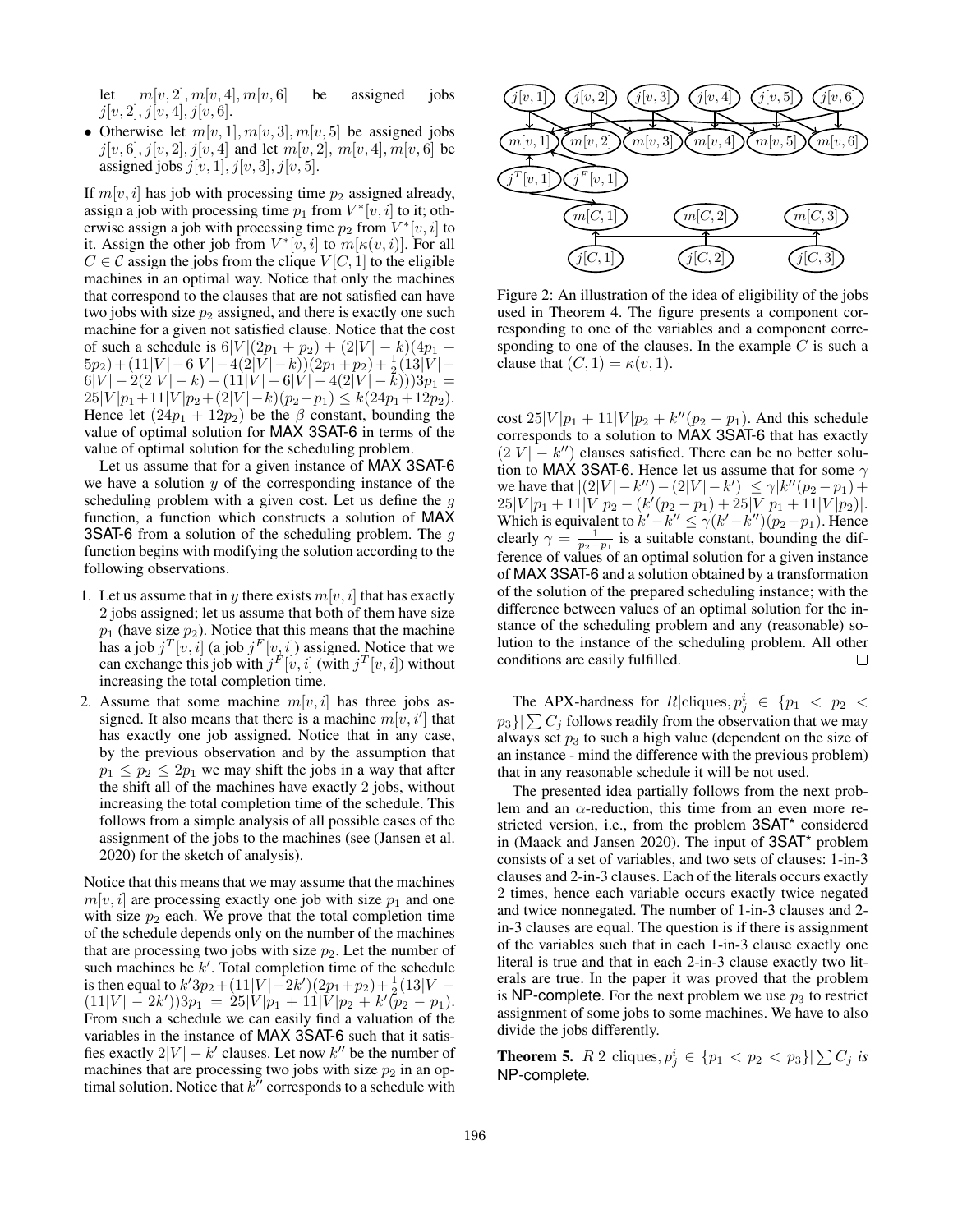# FPT Results

This section presents the FPT results for scheduling with clique incompatibility considering different parameterizations. To solve these problems, the algorithms model the respective problem as n-fold Integer Programs. These IPs are of specific form. The constraint matrix consists of nonzero entries only in the first few rows and in blocks along the diagonal beneath. Further, we have to assure that the introduced objective functions are separable convex. Then the n-fold IP and thus, the underlying problem can be solved efficiently. The FPT results we obtain this way are:

- P|cliques,  $M(k)|\sum C_j$  can be solved in FPT time parameterized by the number of cliques  $b$ ,
- R|cliques|  $\sum w_j C_j$  can be solved in FPT time parameterized by the number of machines  $m$ , the largest processing time  $p_{\text{max}}$ , and the number of job kinds  $\vartheta$ .

The basis for the last algorithm is formed by the work (Knop and Koutecký 2018). Therein, the authors prove FPT results for  $R||\sum w_iC_i$  by formulating the problems as *n*-fold IPs with an appropriate objective function and similar parameters. We prove that the IP can be extended to handle clique incompatibility by carefully adapting the variables, the IP and the objective function, yielding the result above. Note that in (Knop et al. 2019), these results are generalized, but by that also more complex. Further, using these results does not improve upon our running times.

But first, let us give a short introduction to FPT and  $n$ fold Integer Programming necessary to understand the results. For details on FPT, we refer to the standard textbook (Cygan et al. 2015). For details on  $n$ -fold IPs, we recommend (Eisenbrand et al. 2019).

FPT. We say that an optimization problem is *fixedparameter tractable* (FPT) with respect to some instancedependent parameter  $k$  if there exists an algorithm which, for an instance of size  $n$ , finds an optimal solution in time  $f(k) \cdot n^{O(1)}$ , where f is some function depending only on  $k$  (Mnich and Wiese 2015).

*n*-fold IP. Let  $n, r, s, t \in \mathbb{N}$ . Let  $A_1, \ldots, A_n \in \mathbb{Z}^{r \times t}$ and  $B_1, \ldots, B_n \in \mathbb{Z}^{s \times t}$  be integer matrices. The constraint matrix  $A \in \mathbb{Z}^{(r+n\cdot s)\times(n\cdot t)}$  of an *n*-fold IP is of following form:

$$
\mathcal{A} = \begin{pmatrix} A_1 & A_2 & \dots & A_n \\ B_1 & 0 & \dots & 0 \\ 0 & B_2 & \dots & 0 \\ \vdots & \vdots & \ddots & \vdots \\ 0 & 0 & \dots & B_n \end{pmatrix}
$$

.

Denote by  $\Delta$  the largest absolute value in A. We distinguish the constraints as follows: Denote the constraints (rows) corresponding to the A<sup>i</sup> matrices *globally uniform* and the ones corresponding to the B<sup>i</sup> matrices *locally uniform*.

A function  $g : \mathbb{R}^n \to \mathbb{R}$  is called separable convex if there exist convex functions  $g_i : \mathbb{R} \to \mathbb{R}$  for each  $i \in [n]$ such that  $g(x) = \sum_{i=1}^{n} g_i(x_i)$ . Let  $f : \mathbb{R}^{nt} \to \mathbb{R}$  be some separable convex function and  $b \in \mathbb{Z}^{r+n \cdot s}$ . Further, denote by  $\ell$  and  $u$  some lower and upper bounds on the variables. The corresponding  $n$ -fold Integer Program  $(n$ -fold IP) is defined by  $\min \{ f(x) | \mathcal{A}x = b, \ell \leq x \leq u, x \in \mathbb{Z}^{n \cdot \ell} \}.$  The main idea for solving these IPs relies on local improvement steps which are used to converge from an initial solution to an optimal one yielding:

Proposition 1 (Eisenbrand et al. 2019). *The Integer Pro*gram (n-fold IP) can be solved in time  $(\Delta rs)^{O(r^2s + rs^2)}$  $nt \log(nt) \log(\|u - \ell\|_{\infty}) \log(f_{\max})$  *where*  $f_{\max}$  =  $\max\{|f(x)| \, | \, \ell \leq x \leq u\}.$ 

### Scheduling with Clique Machine Restrictions

We consider  $P|\text{cliques}, M(k)|\sum C_j$ . Recall that in this setting, we have a set  $M(k)$  of machines for each clique  $k \in$  $[b]$ . In a feasible schedule jobs of  $k$  are scheduled exclusively on machines  $i \in M(k)$ . We prove the following result:

**Theorem 6.**  $P|\text{cliques}, M(k)| \sum C_j$  can be solved in FPT *time parameterized by the number of cliques* b*.*

To prove this result, we first establish some notation and basic observation, then introduce an Integer Programming model with *n*-fold form for the problem, and lastly argue that it can be solved efficiently.

In any schedule for an instance of the problem there can be at most b jobs scheduled on each machine. Hence, we may imagine that there are *b* slots on each machine numbered in chronological order. We further use the discussed intuition that the jobs form  $b$  layers. We can represent any schedule by an assignment of the jobs to these slots. Some of the slots may be empty, and we introduce the convention that all the empty slots (hence taking 0 time) on a machine should be in the beginning. If a job of clique  $k$  is scheduled in a certain slot, we say that  $k$  is present in the slot, in the corresponding layer and on the corresponding machine. We are interested in the pattern of cliques present on the machine and call such a pattern a *configuration*. More precisely, we call a vector  $C = (C_1, C_2, ..., C_b) \in \{0, 1, ..., b\}^b$  a configuration if the following two conditions are satisfied:

•  $\forall \ell, \ell' \in [b]: C_{\ell} = C_{\ell'} \land \ell \neq \ell' \implies C_{\ell} = C_{\ell'} = 0$ 

• 
$$
\forall \ell \in [b-1]: C_{\ell} > 0 \land \ell < b \implies C_{\ell+1} > 0
$$

Note that the 0 represents an empty slot. The first condition corresponds to the requirement that at most one job of a clique should be scheduled on each machine. The second one matches to the convention that the empty slots are at the beginning. We denote the set of configurations as  $C$ . Moreover,  $C(k)$  denotes for each  $k \in [b]$  the set of configurations in which k is present, i.e.,  $C(k) = \{C \in \mathcal{C} \mid \exists \ell \in [b] : C_{\ell} =$ k}. Note that  $|C| \le (b+1)!$  since there can be up to b zeros in a configuration and a configuration excluding the zeros can be seen as a truncated permutation of the numbers in [b]. We call a configuration  $C$  eligible for a machine i if all the cliques occurring in  $C$  are eligible on  $i$ , that is, for each  $C_{\ell} \neq 0$  we have  $i \in M(C_{\ell}).$ 

A schedule for an instance of the problem trivially induces an assignment of the machines to the configurations. We call such an assignment  $\tau : M \to \mathcal{C}$  feasible if there exists a feasible schedule corresponding to  $\tau$ . That is, if  $\tau(i)$  is eligible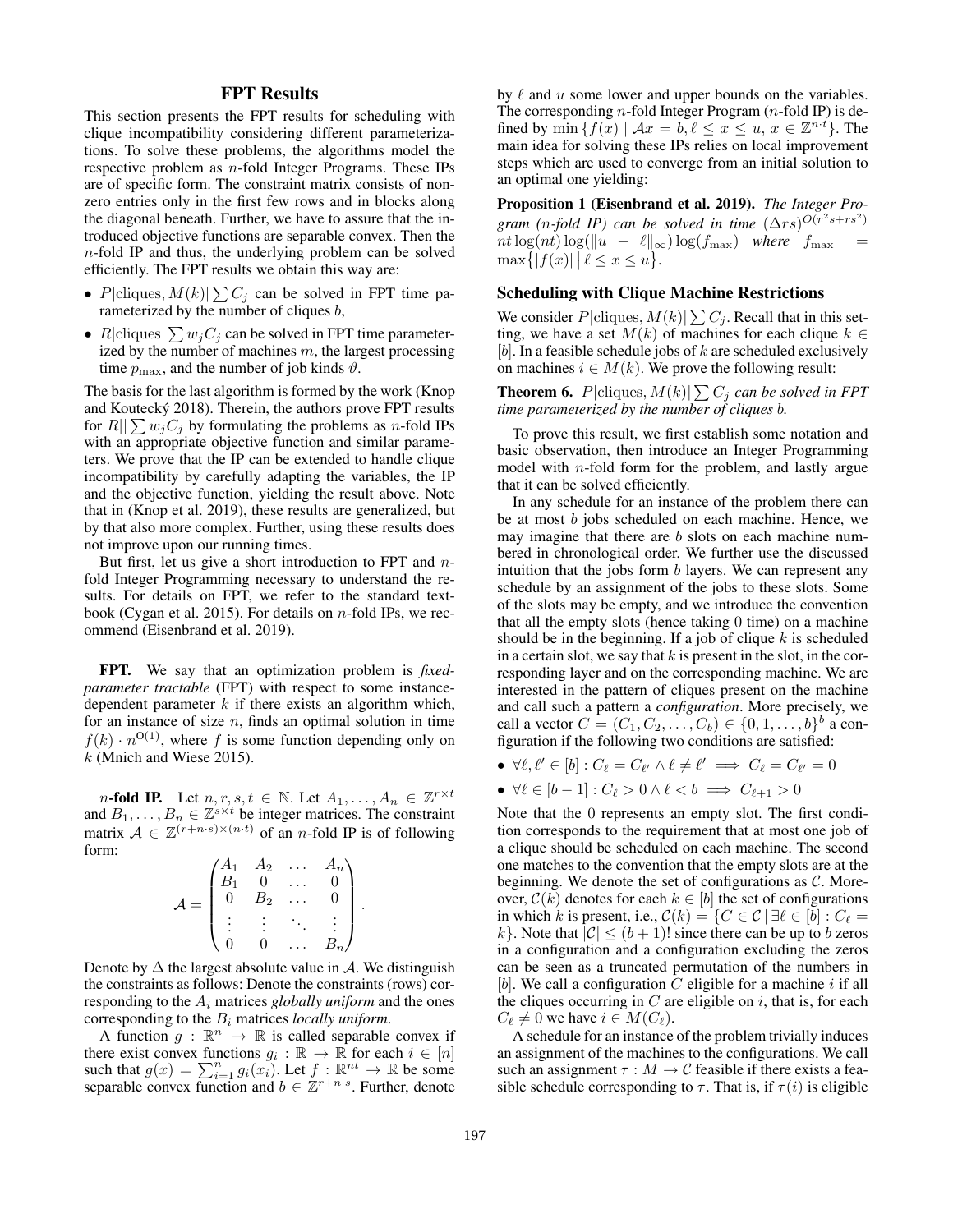on  $i$  for each machine  $i$  and, for each clique  $k$ , the number of machines assigned to a configuration in  $\mathcal{C}(k)$  is equal to the number of jobs in  $k$ . Obviously, different schedules may have the same assignment. However, we argue that given a feasible assignment  $\tau$ , we can find a schedule corresponding to  $\tau$  with a minimal objective function value via a simple greedy procedure. Namely, for each clique  $k$  we can successively choose a smallest job that is not scheduled yet and assign it to a slot positioned in the lowest layer that still includes non-empty slots belonging to k according to  $\tau$ . Due to this observation, we can associate an objective value to each feasible assignment. In the next step we introduce an Integer Program to search for a feasible assignment  $\tau$  with minimal objective.

We introduce two types of variables, that is,  $x_{C,i} \in \{0, 1\}$ for each machine  $i \in M$  and configuration  $C \in \mathcal{C}$  corresponding to the choice of whether  $i$  is assigned to  $C$  or not. Further, we have  $y_{k,\ell} \in \{0, 1, \ldots, n\}$  for each clique  $k \in [b]$ and layer  $\ell \in [b]$  counting the number slots reserved for clique k in the layers 1 to  $\ell$ . Moreover, we assure  $x_{C,i} = 0$ if  $C$  is not eligible on  $i$  using more restrictive upper bounds. Let  $\mathcal{C}(k,\ell) = \{ C \in \mathcal{C} \mid \exists \ell' \in [\ell] : C_{\ell'} = k \}$  for each  $k, \ell \in [b], n_k$  be the number of jobs belonging to clique k, and  $p_{k,s}$  the size of the job that has position s if we order the jobs of clique  $k$  non-decreasingly by size. The Integer Program has the following form:

$$
\min \sum_{\ell,k \in [b]} \sum_{s=1}^{y_{k,\ell}} p_{k,s}
$$
\n
$$
\sum_{C \in \mathcal{C}} x_{C,i} = 1 \qquad \forall i \in M \quad (1)
$$

$$
\sum_{i \in M} \sum_{C \in \mathcal{C}(k,\ell)} x_{C,i} = y_{k,\ell} \qquad \forall k \in [b], \ell \in [b] \tag{2}
$$

$$
y_{k,b} = n_k \qquad \qquad \forall k \in [b] \qquad (3)
$$

Constraint (1) assures that exactly one configuration is chosen for each machine; due to (2), the variables  $y_{k,\ell}$  correctly count the slots reserved for clique  $k$ ; and (3) guarantees that the jobs of each clique are covered. Finally, the objective function corresponds to the one described above: For each clique k, we sum up the smallest  $y_{k,1}$  job sizes for the first layer, the smallest  $y_{k,2}$  sizes in the second one, and so on. Note that this counting is correct since we use the convention that empty slots are at the bottom and therefore, each job contributes once to the objective for its own layer and once for each layer above. Although the integer program does not have a linear objective and super-constant number of variables and constraints, we can solve it in suitable time using  $n$ -fold techniques:

Lemma 3. *The above IP can be solved in time*  $2^{O(b^4\cdot \log(b))}m\log(m)\log(n)\log(mp_{\max}).$ 

*Proof.* In order to use algorithms for *n*-fold IPs, we have to show that the IP has a suitable structure and the objective function is separable convex.

To obtain the desired structure, we have to duplicate the  $y$ variables for each machine. Hence, we get variables  $y_{k,\ell,i}$ 

for each  $i \in M$  and  $k, \ell \in [b]$ . We choose some machine  $i^* \in M$  and set  $y_{k,\ell,i} = 0$  for each  $i \neq i^*$  using lower and upper bounds for the variables. In the constraints (2) and (3) we have to replace each occurrence of  $y_{k,\ell}$  by  $\sum_{i \in M} y_{k,\ell,i}$ . Moreover, we have to change the objective to  $\min \sum_{\ell,k \in [b]} \sum_{s=1}^{y_{k,\ell,i^*}} p_{k,s}$ . It is easy to see that the resulting IP is equivalent and has an  $n$ -fold structure with one brick for each machine, a brick size of  $t \leq b^2 + (b+1)!$ , and a maximum absolute entry of  $\Delta = 1$ . Constraint (1) is locally uniform, and the other constraints are globally uniform. Hence, we have  $s = 1$  and  $r = b^2 + b$ .

Concerning the objective function, first note that many of the variables do not occur in the objective and hence, can be ignored in the following. We essentially have to consider the function  $g_k : [n_k] \to \mathbb{R}, q \mapsto \sum_{s=1}^q p_{k,s}$  for each  $k \in [b]$ since the objective can be written as  $\sum_{\ell,k \in [b]} g_k(y_{k,\ell,i^*})$ . Let  ${x} = x - |x|$  for each  $x \in \mathbb{R}$  and  $\tilde{g}_k : \mathbb{R} \to \mathbb{R}$  with:

$$
x \mapsto \begin{cases} p_{k,1}x & \text{if } x < 1\\ p_{k,\lceil x \rceil} \{x\} + \sum_{s=1}^{\lfloor x \rfloor} p_{k,s} & \text{if } \lfloor x \rfloor \in [n_k - 1] \\ p_{k,n_k}(x - n_k) + \sum_{s=1}^{n_k} p_{k,s} & \text{if } x \ge n_k \end{cases}
$$

Then we have  $\tilde{g}_k(q) = g_k(q)$  for each  $k \in [n_k]$ . Furthermore,  $\tilde{g}_k$  is continuous and essentially a linear function with  $n_k - 1$  points at which the slope changes. Due to the ordering of the processing times, the slope can only increase and hence, the function is convex.

Finally, note that maximal value  $f_{\text{max}}$  of the objective function can be upper bounded by  $p_{\text{max}}b^2n$  and the maximal difference between the upper and lower bound of a variable is given by  $n$ . By plugging in the proper values, Proposition 1 yields the stated running time.  $\Box$ 

### Scheduling with Cliques for Sum of Weighted Completion Times

We consider here  $R|\text{cliques}|\sum w_jC_j$ . Recall that we are given m machines forming a set  $\overline{M}$  and n jobs forming a set J. Each job  $j \in J$  has an m-dimensional vector  $p_j =$  $(p_j^1, \ldots, p_j^m) \in \mathbb{Z} \cup \{\infty\}$  stating that job j has a processing time  $p_j^i$  on machine  $i \in M$ . Also, each job has a weight  $w_j$ . The jobs are partitioned into b cliques. Further, we introduce *kinds* of jobs formally. Two jobs belong to the same kind if their processing time vectors are equal and their weights are the same. Denote the number of *job kinds* as  $\vartheta$ . We can re-write the set of jobs as  $(n_{1,1}, \ldots, n_{\vartheta,1}, n_{1,2}, \ldots, n_{\vartheta,b})$ where jobs of kind j and clique k appear  $n_{j,k}$  times. Denote by  $p_{\text{max}}$  the largest processing time and by  $w_{\text{max}}$  the largest weight occurring in the instance. In the remaining of this section, we prove the following theorem:

**Theorem 7.**  $R|\text{cliques}|\sum w_jC_j$  can be solved in FPT time *parameterized by the number of machines* m*, the largest processing time*  $p_{\text{max}}$  *and the number of job kinds*  $\vartheta$ *.* 

The main obstacle in the design of an  $n$ -fold IP for this setting is to formulate an appropriate objective function. In (Knop and Koutecký 2018) it was developed a quadratic separable convex function equivalent to  $\sum w_i C_i$ . This result relies on the fact that in an optimal schedule the jobs on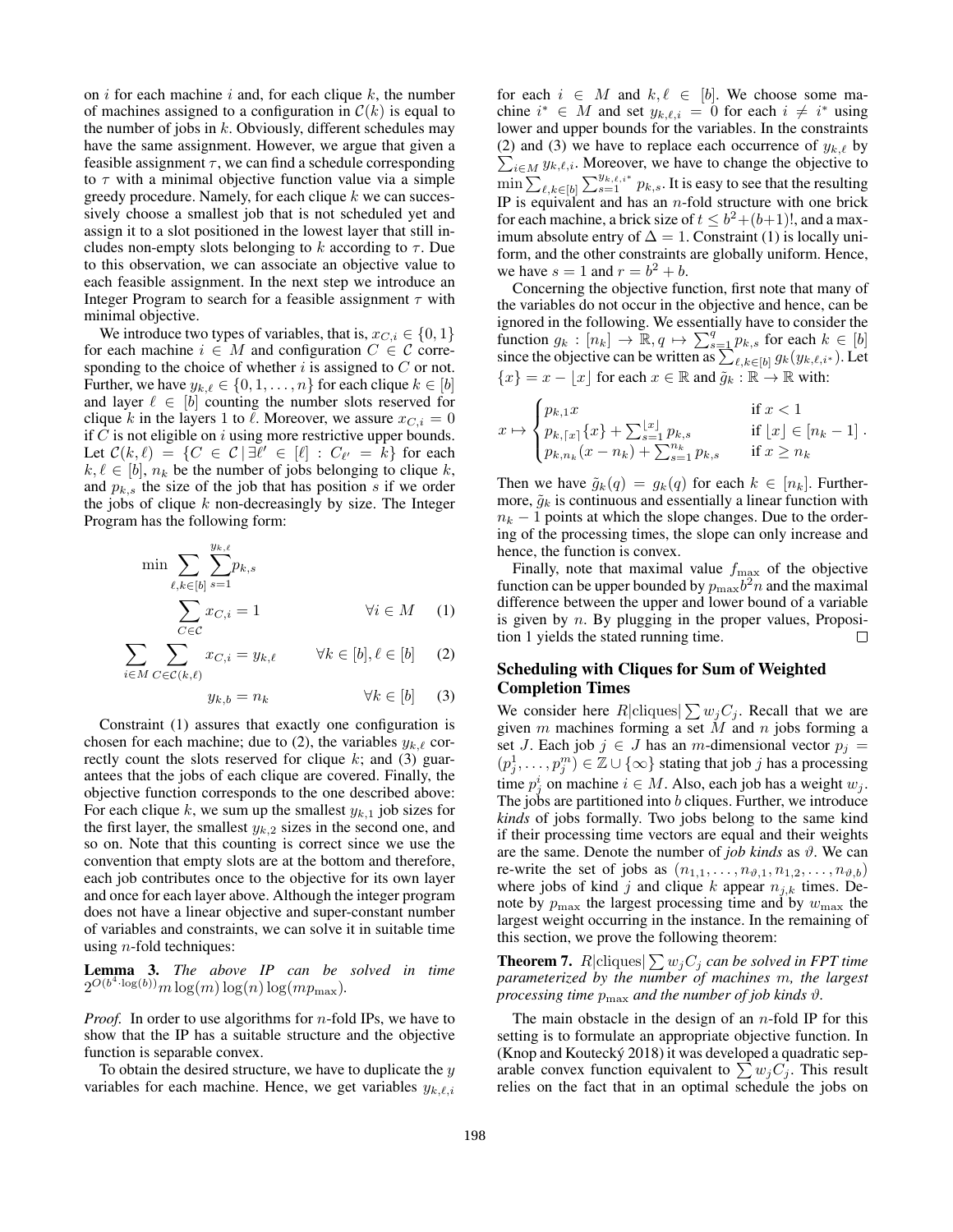each machine are ordered regarding the Smith's rule, i.e., non-increasingly regarding  $\rho_i(j) = w_j/p_j^i$  (Goemans and Williamson 2000). We may visualize this as a Gantt chart for each machine: Roughly speaking, it is a line of neighboring rectangles in the order of the schedule. The width of the  $i$ -th rectangle is the processing time of the ith job on the machine and the rectangles height corresponds to the total weight of all uncompleted jobs (including the ith job). The area under the function, i.e. an integral of the weights of uncompleted jobs in time, corresponds to the weighted completion time and can be separated into two parts. One part is dependent only on the job kind and machine kind. The second one is dependent on the composition of the jobs assigned to the machine. By the fact that for any machine, the Smith's order is optimal, the order of job kinds is known. Hence, the composition is determined by the number of jobs of each kind assigned to the machine. Thus, the second part yields a piece-wise linear convex function. For details see (Knop and Koutecký 2018). This gives:

Proposition 2 (Knop and Koutecký 2018).  $\emph{Let} \emph{x}_1^i, \ldots, \emph{x}_\vartheta^i$ *be numbers of jobs of each kind scheduled on a machine*  $m_i$  and let  $\pi_i \colon [\{1, \ldots, \vartheta\}] \to [\{1, \ldots, \vartheta\}]$  be a permuta*tion of job kinds such that*  $\rho_i(\pi_i(j)) \geq \rho_i(\pi_i(j+1))$  *for all*  $1 \leq j \leq \vartheta - 1$ . Then the contribution of  $m_i$  to the *weighted completion time in an optimal schedule is equal to*  $\sum_{j=1}^{p} (1/2(z_j^i)^2(\rho_i(\pi_i(j)) - \rho_i(\pi_i(j+1))) + 1/2 \cdot x_j^i p_j^i w_j)$ where  $z_j^i = \sum_{\ell=1}^j p_{\pi_i(\ell)}^i x_{\pi_i(\ell)}^i$ .

*Proof.* First, let us focus on constructing the n-fold IP. For this result, we extend the  $n$ -fold IP introduced in (Knop and Koutecký 2018) and adapt the separable convex function to our needs. Let  $x_{j,k}^i$  be a variable that corresponds to the number of jobs of kind  $j \in \{1, \ldots, \vartheta\}$  from clique  $k \in$  $\{1, \ldots, b\}$  that are scheduled on machine  $i \in \{1, \ldots, m\}.$ Consider the following IP:

$$
\sum_{k=1}^{b} \sum_{\ell=1}^{j} x_{\pi_i(\ell),k}^i p_{\pi_i(\ell)}^i = z_j^i \quad \forall j \in [\vartheta], \forall i \in [m] \quad (1)
$$

$$
\sum_{i=1}^{m} x_{j,k}^{i} = n_{j,k} \qquad \forall j \in [\vartheta], \forall k \in [b] \qquad (2)
$$

$$
\sum_{j=1}^{\vartheta} x_{j,k}^i \le 1 \qquad \qquad \forall i \in [m], \forall k \in [b] \qquad (3)
$$

with lower bounds 0 for all variables and upper bounds  $x_{j,k}^i \leq 1$  and  $z_j^i \leq b \cdot p_{\text{max}}$ .

Let the  $x_{j,k}^i$  variables form a vector x and the  $z_j^i$  variables from a vector **z**. Denote by  $x^i$  and  $z^i$  the corresponding subset restricted to one machine  $i$ . The objective is to minimize the function  $f(\mathbf{x}, \mathbf{z}) = \sum_{i=1}^{m} f^{i}(\mathbf{x}^{i}, \mathbf{z}^{i}) =$  $\sum_{j=1}^{\vartheta} (1/2(z_j^i)^2(\rho_i(\pi_i(j)) - \rho_i(\pi_i(j+1))) + 1/2$  $\sum_{k=1}^{b} x_{j,k}^{i} p_{j}^{i} w_{j}$ ). As we consider the altered variables  $x_{j,k}^{i}$  over all cliques simultaneously, this corresponds to the objective function from Proposition 2. Thus, the function expresses the sum of completion times objective. Further it obviously stays separable convex.

Regarding the constraint matrix, Constraint (1) is satisfied if the  $z_j^i$  variables are set as demanded in Proposition 2, i.e., the jobs are scheduled with respect to the Smith's rule. Constraint (2) assures that the number of jobs from a kind  $j$ and clique k scheduled on the machines matches the overall number of jobs from that kind and clique. Finally, Constraint (3) assures that the number of jobs scheduled on a machine  $i$  from the same clique  $k$  is at most one.

We construct a schedule from the solution of the above IP as follows: Assign  $x_{j,k}^i$  jobs of job kind j from clique k to machine  $i$  (note that this number is at most one due to Constraint (3)). After assigning all jobs to a machine, place them non-increasingly regarding the Smith's ratio  $\rho_i(j)$  onto the machine. As we did not change the objective from (Knop and Koutecký 2018), such a solution corresponds to an optimal one regarding the sum of weighted completion times objective.

Regarding the running time, we first have to estimate the  $n$ -fold IP parameters. The first constraint is globally uniform whereas the second and third constraints are locally uniform and repeated for each clique. The parameters can be bounded by

$$
n = b, t = O(\vartheta \cdot m), r = O(\vartheta \cdot m), s = O(m + \vartheta),
$$
  
\n
$$
\Delta = p_{\text{max}}, \log(||u - \ell||_{\infty}) = \log(b \cdot p_{\text{max}}),
$$
  
\n
$$
\log(f_{\text{max}}) = O(\log(m \cdot b^2 \cdot p_{\text{max}} \cdot w_{\text{max}})) \le O(\log(m \cdot b^2 \cdot p_{\text{max}} \cdot w_{\text{max}})).
$$

Applying Proposition 1 to solve the IP and setting up the schedule results in a running time of  $(p_{\text{max}}\vartheta m)^{O(\vartheta^3 m^3)}O(b\log^3(b)\log(w_{\text{max}}))$ . Note that the inequality constraints do no harm as we can introduce parameter many slack-variables to turn them into equality constraints.  $\Box$ 

Consider R|cliques| $\sum w_j C_j$  but parameterized by b,  $p_{\text{max}}$  and  $\vartheta$ . The *n*-fold IP solving the following problem is an extended formulation of the one from (Knop and Koutecký 2018), but with additional consideration for cliques - we have to embed them appropriately. It proves,

**Theorem 8.**  $R|\text{cliques}|\sum w_jC_j$  can be solved in FPT time *parameterized by the number of cliques* b*, the largest processing time*  $p_{\text{max}}$  *and the number of job kinds*  $\vartheta$ *, in a run*ning time of  $(b\vartheta p_{\text{max}})^{O(\vartheta^3b^3)}O(m\log^2(m)\log(w_{\text{max}})).$ 

### Open Problems

While this paper presents quite a few results, many research directions are still open. For instance, the case of uniformly related machines  $Q|cliques| \sum C_j$ , where the machines have different speeds is more general than  $P|\text{cliques}|\sum C_j$ , but in turn more restricted than  $R|\text{cliques}|\sum C_j$ , remains open. Another question is whether a constant rate approximation algorithm for  $P|\text{cliques}, M(k)|\sum C_j$  is possible, given that it is APX-hard. Furthermore, we are interested in a more detailed study of our setting from the perspective of approximation algorithms or even approximation algorithms with FPT running times. Finally, the study of further sensible classes of incompatibility graphs for  $\sum C_j$  objective seems worthwhile.